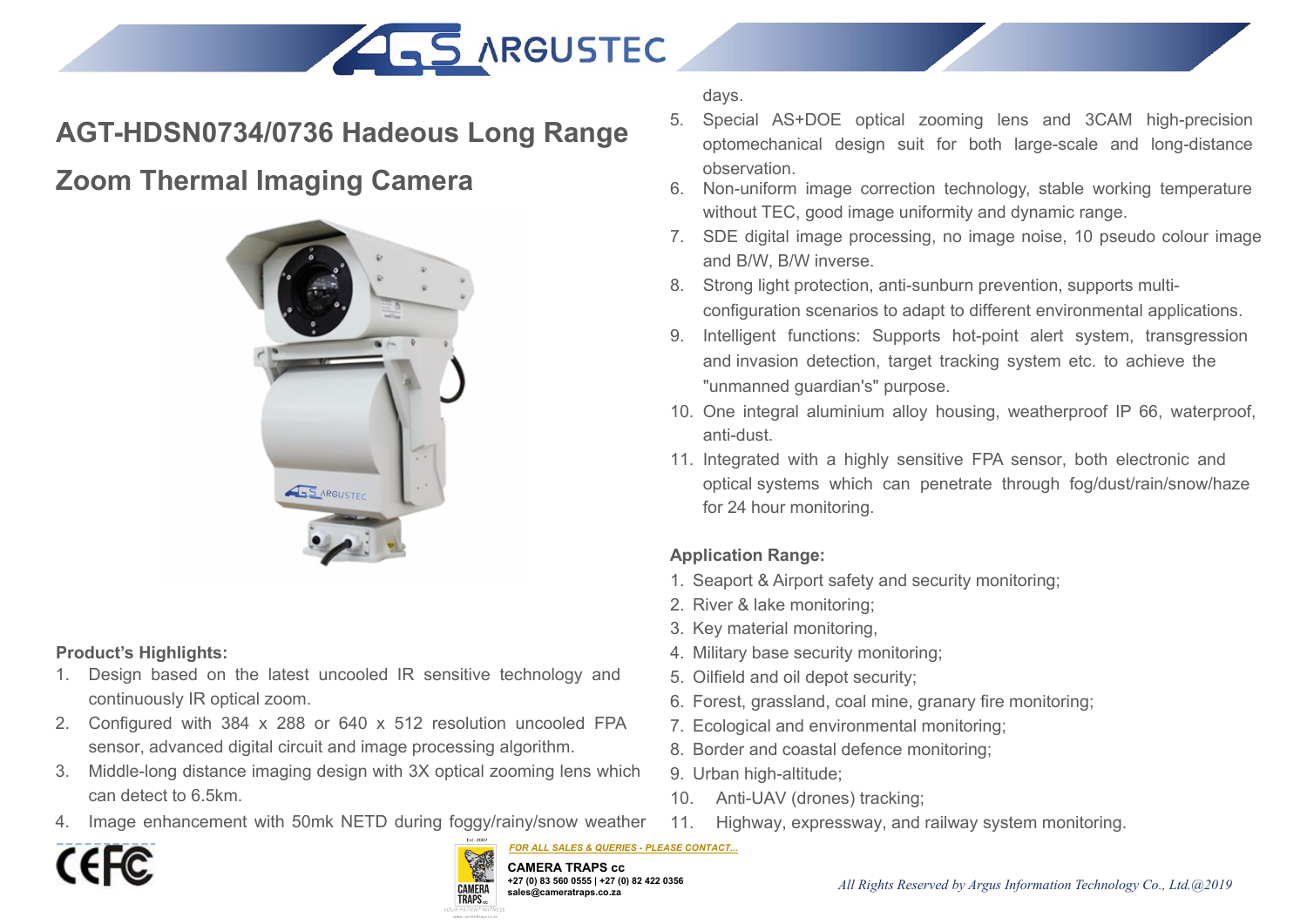

# **Specification:**

| <b>Specification:</b><br>AGT-HDSN0734<br><b>Model</b><br>Detection<br>Identification<br>Sensor<br>Resolution<br>384 × 288 pixel<br>Spectral range<br><b>NETD</b> | <b>ALS ARGUSTEC</b><br>AGT-HDSN0736<br><b>General Specification</b><br>Vehicle:6500m<br>Human:2500m<br>Vehicle: 1800m<br>Human:700m<br>5th generation VOx Detector<br>$640 \times 512$ pixel | is not affected by temperature.<br>Scene mode: support multi-configuration scenarios, adapt to different<br>3.<br>environment applications.<br>4. Lens Servo: Support the functions of lens preset, focal length return and<br>focal length location.<br>5. Azimuth Information: support angle query/real-time return and positioning,<br>support azimuth video overlay real-time display. |
|------------------------------------------------------------------------------------------------------------------------------------------------------------------|----------------------------------------------------------------------------------------------------------------------------------------------------------------------------------------------|--------------------------------------------------------------------------------------------------------------------------------------------------------------------------------------------------------------------------------------------------------------------------------------------------------------------------------------------------------------------------------------------|
|                                                                                                                                                                  |                                                                                                                                                                                              |                                                                                                                                                                                                                                                                                                                                                                                            |
|                                                                                                                                                                  |                                                                                                                                                                                              |                                                                                                                                                                                                                                                                                                                                                                                            |
|                                                                                                                                                                  |                                                                                                                                                                                              |                                                                                                                                                                                                                                                                                                                                                                                            |
|                                                                                                                                                                  |                                                                                                                                                                                              |                                                                                                                                                                                                                                                                                                                                                                                            |
|                                                                                                                                                                  |                                                                                                                                                                                              |                                                                                                                                                                                                                                                                                                                                                                                            |
|                                                                                                                                                                  |                                                                                                                                                                                              |                                                                                                                                                                                                                                                                                                                                                                                            |
|                                                                                                                                                                  |                                                                                                                                                                                              |                                                                                                                                                                                                                                                                                                                                                                                            |
|                                                                                                                                                                  |                                                                                                                                                                                              |                                                                                                                                                                                                                                                                                                                                                                                            |
|                                                                                                                                                                  |                                                                                                                                                                                              |                                                                                                                                                                                                                                                                                                                                                                                            |
|                                                                                                                                                                  |                                                                                                                                                                                              |                                                                                                                                                                                                                                                                                                                                                                                            |
|                                                                                                                                                                  |                                                                                                                                                                                              | Remote Maintenance: Support remote upgrade of embedded programs,<br>6.                                                                                                                                                                                                                                                                                                                     |
|                                                                                                                                                                  |                                                                                                                                                                                              | convenient for after-sales maintenance.                                                                                                                                                                                                                                                                                                                                                    |
|                                                                                                                                                                  |                                                                                                                                                                                              | Parameter Settings: OSD Menu Remote Call Operations.                                                                                                                                                                                                                                                                                                                                       |
|                                                                                                                                                                  | $7.5 \sim 14 \mu m$                                                                                                                                                                          | <b>Intelligence Function (Optional)</b>                                                                                                                                                                                                                                                                                                                                                    |
|                                                                                                                                                                  | 50mK                                                                                                                                                                                         | Auto-tracking system;                                                                                                                                                                                                                                                                                                                                                                      |
| Focal length                                                                                                                                                     | 25 - 75mm, 0.68 - 0.22mrad                                                                                                                                                                   | Anti-drone tracking system;<br>2.                                                                                                                                                                                                                                                                                                                                                          |
| Field of<br>$14.8^{\circ} \times 11^{\circ} - 4.9^{\circ} \times 3.7^{\circ}$                                                                                    | $24^\circ \times 18^\circ - 8^\circ \times 6^\circ$                                                                                                                                          | 3.<br>Panoramic stitching;                                                                                                                                                                                                                                                                                                                                                                 |
| view(horizontal)                                                                                                                                                 |                                                                                                                                                                                              | Radar linkage;<br>4.                                                                                                                                                                                                                                                                                                                                                                       |
|                                                                                                                                                                  | <b>Lens Control</b>                                                                                                                                                                          | Hot-point alert;<br>5.                                                                                                                                                                                                                                                                                                                                                                     |
| 1. Zooming: Electrical Zoom.                                                                                                                                     |                                                                                                                                                                                              | Patrol detection;<br>6.                                                                                                                                                                                                                                                                                                                                                                    |
| 2. Focusing: Manual/Auto Focus (3A adaptive active focusing algorithm,                                                                                           |                                                                                                                                                                                              | 3D zooming/positioning selection;                                                                                                                                                                                                                                                                                                                                                          |
| supports multiple trigger modes with high precision and speed).                                                                                                  |                                                                                                                                                                                              | Analysis: Invasion, leaving, straggling, retention, lingering, target trajectory.<br>8.                                                                                                                                                                                                                                                                                                    |
| 3. Optical machine: 3CAM mode and AS+DOE optical structure, high infrared                                                                                        |                                                                                                                                                                                              | (The above functions need to be implemented in conjunction with general                                                                                                                                                                                                                                                                                                                    |
| over transmission, zoom process without virtual focus, smaller axis.                                                                                             |                                                                                                                                                                                              | software and network modules)                                                                                                                                                                                                                                                                                                                                                              |
|                                                                                                                                                                  | <b>Image processing</b>                                                                                                                                                                      | <b>Interface</b>                                                                                                                                                                                                                                                                                                                                                                           |
| 1. Image enhancement: SDE digital image processing.                                                                                                              |                                                                                                                                                                                              | 1. RS-485 (PELCO D protocol, Baud rate 2400bps), RS-232 (optional);                                                                                                                                                                                                                                                                                                                        |
| 2. Pseudo colour polarity: 16 pseudo color and B/W, B/W conversion.<br>3. Image parameter: AGC automatic gain control, brightness and contrast.                  |                                                                                                                                                                                              | 2. Remote OSD setting;                                                                                                                                                                                                                                                                                                                                                                     |
| 4. Digital zoom: 2X, 4X digital amplification.                                                                                                                   |                                                                                                                                                                                              | 3. PAL/NTSC video output;                                                                                                                                                                                                                                                                                                                                                                  |
| 5. NUC Correction: Auto/Manual correction, background correction.                                                                                                |                                                                                                                                                                                              | 4. AC24V/DC12V;                                                                                                                                                                                                                                                                                                                                                                            |
|                                                                                                                                                                  | 6. Hot-points analysis: support multiple hot-points box show alarm function.                                                                                                                 | 5. Waterproof aviation connector                                                                                                                                                                                                                                                                                                                                                           |
|                                                                                                                                                                  | <b>Enhancement</b>                                                                                                                                                                           | <b>Environment Parameter</b>                                                                                                                                                                                                                                                                                                                                                               |
| Strong Light Protection: Support anti sunburn function.                                                                                                          |                                                                                                                                                                                              | 1. One integral aluminum alloy housing;                                                                                                                                                                                                                                                                                                                                                    |
|                                                                                                                                                                  | Temperature correction: no thermal imagery design, thermal imaging clarity                                                                                                                   | 2. Operating temperature: -25 ~55 (-40 Optional);                                                                                                                                                                                                                                                                                                                                          |
|                                                                                                                                                                  |                                                                                                                                                                                              | 3. Storage temperature: $-35^{\circ} \sim 70^{\circ}$ ;<br>FOR ALL SALES & QUERIES - PLEASE CONTACT                                                                                                                                                                                                                                                                                        |
| <b>CEFC</b>                                                                                                                                                      | <b>ROAD</b><br><b>CAMERA TRAPS cc</b><br>+27 (0) 83 560 0555   +27 (0) 82 422 0356<br><b>CAMERA</b><br>TRAPS<br>sales@cameratraps.co.za<br>YOUR PATIENT WITNES:<br>www.cameratraps.co.       | All Rights Reserved by Argus Information Technology Co., Ltd.@2019                                                                                                                                                                                                                                                                                                                         |



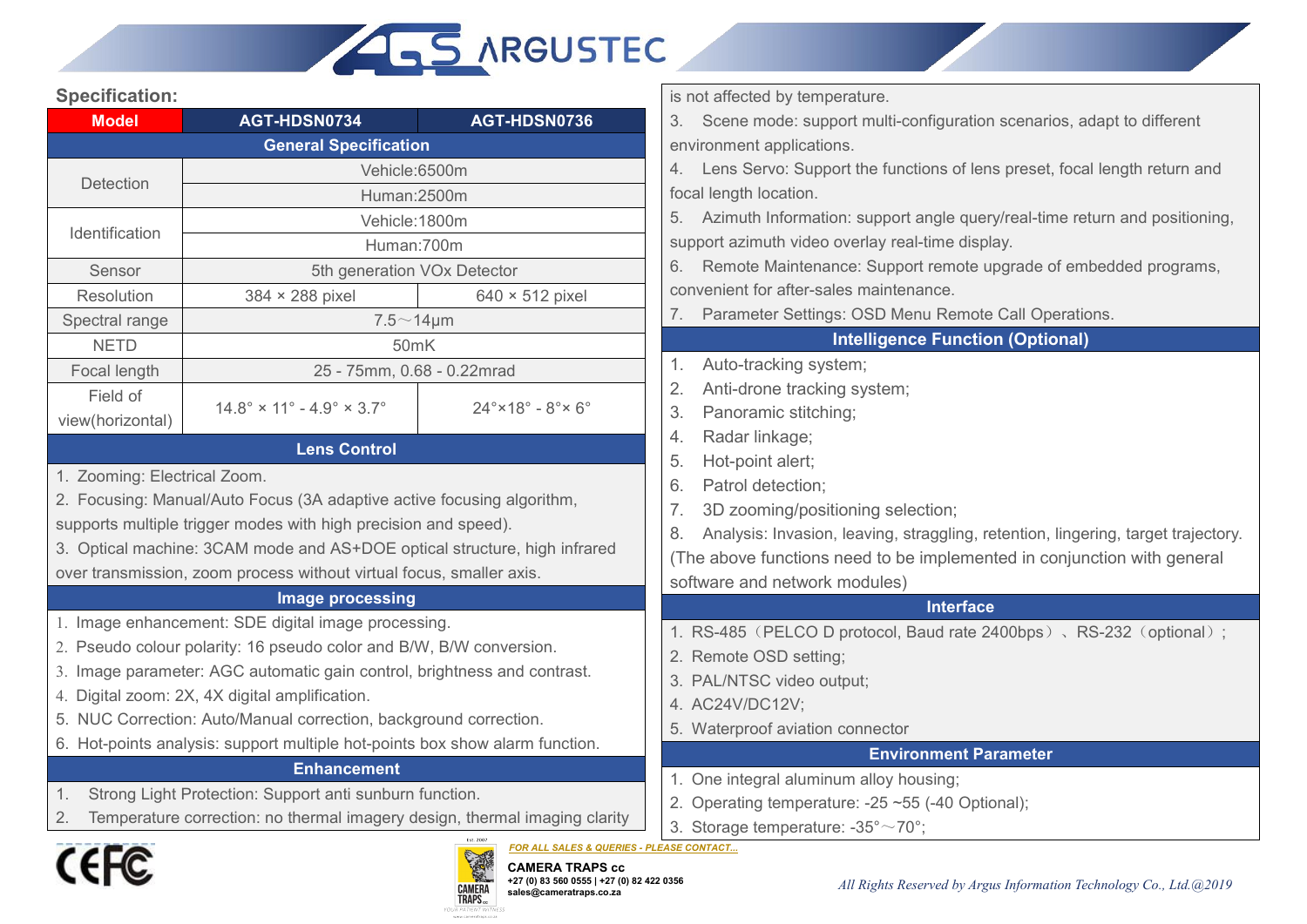

4. Humidity: <90%<br>5. Seismic resistance: 0.2g (in accordance with GB/T152<br>grade 2);<br>6. Impact resistance: 15g (in accordance with GB/T1521

4. Humidity: <90%<br>5. Seismic resistance: 0.2g (in accordance with GB/T15211-2013's 5.4 Harsh<br>grade 2);<br>6. Impact resistance: 15g (in accordance with GB/T15211-2013's 5.3 Harsh<br>grade 3);<br>9. Support PSIA 4. Humidity: <90%<br>5. Seismic resistance: 0.2g (in accordar<br>grade 2);<br>6. Impact resistance: 15g (in accordance<br>grade 3);<br>7. Lightning protection: interface circuit v 4. Humidity: <90%<br>
6. Seismic resistance: 0.2g (in accordance with GB/T15211-2013's 5.4 Harsh<br>
grade 2);<br>
6. Impact resistance: 15g (in accordance with GB/T15211-2013's 5.3 Harsh<br>
grade 3);<br>
7. Lightning protection: interf 4. Humidity: <90%<br>5. Seismic resistance: 0.2g (in accordar<br>grade 2);<br>6. Impact resistance: 15g (in accordanc<br>grade 3);<br>7. Lightning protection: interface circuit v<br>power supply, 2000V signal;<br>8. Salt spray proof: continuou 4. Humidity: <90%<br>
5. Seismic resistance: 0.2g (in accordance with GB/T18<br>
grade 2);<br>
6. Impact resistance: 15g (in accordance with GB/T152<br>
grade 3);<br>
7. Lightning protection: interface circuit with built-in surg<br>
power s 4. Humidity: <90%<br>
5. Seismic resistance: 0.2g (in accordance with GB/T1<br>
grade 2);<br>
6. Impact resistance: 15g (in accordance with GB/T15<br>
grade 3);<br>
7. Lightning protection: interface circuit with built-in su<br>
power supp ccordance with GB/T15211-2013's 5.4<br>
cordance with GB/T15211-2013's 5.3 H<br>
circuit with built-in surge protection, 4(<br>
pray for 48 hours at pH 6.5 to 7.2, no c<br> **PTZ (Optional)**<br>  $0 \sim +30^\circ$ <br>  $60^\circ$ /S, tilt:  $0.01^\circ$ /S  $\sim$ 9. B. Impact resistance: 0.29 (in accordance with GB/T15211-2013)<br>grade 2);<br>6. Impact resistance: 15g (in accordance with GB/T15211-2013);<br>grade 3);<br>7. Lightning protection: interface circuit with built-in surge protec<br>po

or impact resistance. Tog (in accordance<br>grade 3);<br>7. Lightning protection: interface circuit w<br>power supply, 2000V signal;<br>8. Salt spray proof: continuous spray for<br>surface.<br>9. Protection Level: IP66<br>**PTZ (Op**<br>1. Rotatio 7. Lightning protection: interface circuit with bui<br>power supply, 2000V signal;<br>8. Salt spray proof: continuous spray for 48 hou<br>surface.<br>9. Protection Level: IP66<br>**PTZ (Optional**<br>1. Rotation: pan:  $0 \sim 360^\circ$ , tilt: -70

4. Humidity: <90%<br>
5. Seismic resistance: 0.2g (in accordance with GB/T15211-2013's 5.4 Harsh<br>
grade 2);<br>
6. Impact resistance: 15g (in accordance with GB/T15211-2013's 5.3 Harsh<br>
grade 3);<br>
7. Lightning protection: interf 4. Humidity: <90%<br>
8. Seismic resistance: 0.2g (in accordance with GB/T15211-2013's 5.4 Harsh<br>
grade 2);<br>
6. Impact resistance: 15g (in accordance with GB/T15211-2013's 5.3 Harsh<br>
grade 3);<br>
7. Lightning protection: interf surface. 3. Rotation: particle circuit with GB/T15211-2013's 5.3 Harsh<br>
2. Rotate 3);<br>
2. Rightning protection: interface circuit with built-in surge protection, 4000V<br>
5. Salt spray proof: continuous spray for 48 hours at pH 6.5

- 
- 
- 
- 
- 
- 

5. Eignamig procedum: incrided endait war buttle that in dage procedum, 4000 power supply, 2000V signal;<br>8. Salt spray proof: continuous spray for 48 hours at pH 6.5 to 7.2, no chang<br>surface.<br>9. Protection Level: IP66<br>**PT** bower sappry, 2000 v signar,<br>
8. Salt spray proof: continuous spray for 48 hours at pH 6.5 to 7.2<br>
surface.<br>
9. Protection Level: IP66<br> **PTZ (Optional)**<br>
1. Rotation: pan:  $0 \sim 360^{\circ}$ , tilt:  $-70 \sim +30^{\circ}$ <br>
2. Rotation 9. Protection Level: IP66<br> **PTZ (Optional)**<br>
1. Rotation: pan:  $0 \sim 360^\circ$ , tilt: -70 $\sim +30^\circ$ <br>
2. Rotation speed: Pan:  $0.01^\circ \sim 60^\circ$ /S, tilt:  $0.01^\circ$ /S  $\sim 30^\circ$ <br>
3. 200 presets<br>
4. Accuracy:  $\pm 0.1^\circ$ <br>
5. Cruise lin **PTZ (Optional)**<br> **PTZ (Optional)**<br> **PTZ (Optional)**<br> **PTZ (Optional)**<br> **CRECODE ADDED TO THE THE SCALUATION TO THE THE SCALUATION TO THE HERE ALEXANDS 3. 200 presets<br>
4. Accuracy: ±0.1°<br>
5. Cruise line: Support multiple** 1. Rotation: pan:  $0 \sim 360^{\circ}$ , tilt: -70 $\sim +30^{\circ}$ <br>
2. Rotation speed: Pan:  $0.01^{\circ} \sim 60^{\circ}/S$ , tilt:  $0.01^{\circ}/S \sim 30^{\circ}/S$ <br>
3. 200 presets<br>
4. Accuracy:  $\pm 0.1^{\circ}$ <br>
5. Cruise line: Support multiple cruise-line sca 2. Rotation speed. Fan. 0.01<sup>-1</sup>-0075, tit. 0.0175<sup>-1</sup>-0075<br>
3. 200 presets<br>
4. Accuracy: ±0.1°<br>
5. Cruise line: Support multiple cruise-line scanning.<br>
6. Keep Watching: Preset/Auto-Patrol/Auto-Scanning.<br>
7. Power Off Mem 1. Procedury. E. The Script Christian Script Christmas Cruise line scanning.<br>
1. Material: Support Memory: Support (Can restore the position before power off, patrol<br>
status, line-scanning status).<br>
1. Azimuth information: 2. Structure: Complete Mathemateur Charles-Mine Scanning.<br>2. Neep Watching: Preset/Auto-Patrol/Auto-Scanning.<br>2. Power Off Memory: Support(Can restore the position before power c<br>status, line-scanning status).<br>3. Azimuth i 3. Note The Internation and the position before power off, p<br>3. Nower Off Memory: Support(Can restore the position before power off, p<br>3. Azimuth information: support angle query, real time return, positioning;<br>3. Null-poi

1. Tower on memory: cupport (can restort to positor) before the status, line-scanning status).<br>
8. Azimuth information: support angle query, real time return, proport azimuth video overlay real time display.<br>
9. Null-point S. Azimuth information: support angle query, real time return, positioning;<br>
S. Azimuth video overlay real time display.<br>
9. Null-point Correction: support north null-point remote correction function.<br>
10. Power consumptio 6. Interface: The Connection waterproof connector<br>
10. Power consumption: support angle decity, idea and connection f<br>
10. Power consumption: about 80W<br>
10. Power consumption: about 80W<br>
10. Power consumption: about 80W<br>
1

- t north null-point remote correction function<br>
80W<br> **Housing**<br>
using, waterproof, to avoid mold and moist<br>
ndow design;<br>
sea water corrosion;<br>
tional)<br>
r, thermal balance design;<br> **OF COMERA TRAFT COMERA TRAFT COMERA TRAFT**
- 

# **Housing**

- 
- 
- 
- 
- 
- 





*FOR ALL SALES & QUERIES - PLEASE CONTACT...*

**CAMERA TRAPS cc +27 (0) 83 560 0555 | +27 (0) 82 422 0356 sales@cameratraps.co.za**

- 
- 1. IP Connection: RJ45,10/100 Base-T Adaptor (Integrated Video Output and<br>RS485 Control)<br>2. Network Protocol: Support TCP/IP, UDP, IPv4/v; Support HTTP, RTP, RTSP,<br>NFS, DHCP, NTP, SMTP, SNMPv1/v2c/v3, UPNP, PPPoE, DNS, FTP IP Connection: RJ45,10/100 Base-T Ada<br>RS485 Control)<br>Network Protocol: Support TCP/IP, UDP,<br>NFS, DHCP, NTP, SMTP, SNMPv1/v2<br>Support PSIA、ONVIF, etc.. (optional) 2. IP Connection: RJ45,10/100 Base-T Adaptor (Integrated Video Output and<br>
RS485 Control)<br>
2. Network Protocol: Support TCP/IP, UDP, IPv4/v; Support HTTP, RTP, RTSP,<br>
NFS, DHCP, NTP, SMTP, SNMPv1/v2c/v3, UPNP, PPPoE, DNS, IP Connection: RJ45,10/100 Base-T Adaptor (Integrated Video Output and<br>RS485 Control)<br>Network Protocol: Support TCP/IP, UDP, IPv4/v; Support HTTP, RTP, RTSP,<br>NFS, DHCP, NTP, SMTP, SNMPv1/v2c/v3, UPNP, PPPoE, DNS, FTP;<br>Supp IP Connection: RJ45,10/100 Base-T Adaptor (Integrated Vide<br>RS485 Control)<br>Network Protocol: Support TCP/IP, UDP, IPv4/v; Support HTTI<br>NFS, DHCP, NTP, SMTP, SNMPv1/v2c/v3, UPNP, PPPoE<br>Support PSIA、ONVIF, etc.. (optional)<br>En 1. IP Connection: RJ45,10/100 Base-T Adaptor (Integrated Video Output an<br>
RS485 Control)<br>
2. Network Protocol: Support TCP/IP, UDP, IPv4/v; Support HTTP, RTP, RTS<br>
NFS, DHCP, NTP, SMTP, SNMPv1/v2c/v3, UPNP, PPPoE, DNS, FTF 1. IP Connection: RJ45,10/100 Base-T Adaptor (Integrated Vide<br>
RS485 Control)<br>
2. Network Protocol: Support TCP/IP, UDP, IPv4/v; Support HTT<br>
NFS, DHCP, NTP, SMTP, SNMPv1/v2c/v3, UPNP, PPPoE<br>
Support PSIA, ONVIF, etc.. (op 1. IP Connection: RJ45,10/100 Base-T Adaptor (Integrated Video<br>
RS485 Control)<br>
2. Network Protocol: Support TCP/IP, UDP, IPv4/v; Support HTTP,<br>
NFS, DHCP, NTP, SMTP, SNMPv1/v2c/v3, UPNP, PPPoE,<br>
Support PSIA, ONVIF, etc.. 1. IP Connection: RJ45,10/100 Base-T Adaptor (Integrated Video Output an<br>
RS485 Control)<br>
2. Network Protocol: Support TCP/IP, UDP, IPv4/v; Support HTTP, RTP, RTSF<br>
NFS, DHCP, NTP, SMTP, SNMPv1/v2c/v3, UPNP, PPPoE, DNS, FT 1. IP Connection: RJ45,10/100 Base-T Adaptor (Integrated Video Outpu<br>
RS485 Control)<br>
2. Network Protocol: Support TCP/IP, UDP, IPv4/v; Support HTTP, RTP, F<br>
NFS, DHCP, NTP, SMTP, SNMPv1/v2c/v3, UPNP, PPPoE, DNS,<br>
Support NFS, DHCP, NTP, SMTP, SNMPv1/v2c/v3, UPNP, PPPoE, DNS, FTP;<br>Support PSIA, ONVIF, etc.. (optional)<br>Encoding: H.264,Mpeg-4,Mpeg-2,MJPEG<br>Resolution: D1/4CIF/2CIF/CIF/QCIF<br>Frame rate: 25PAL/30NTSC Frame@D1<br>Local storage: suppo
- 
- 
- 
- 
- 

information.